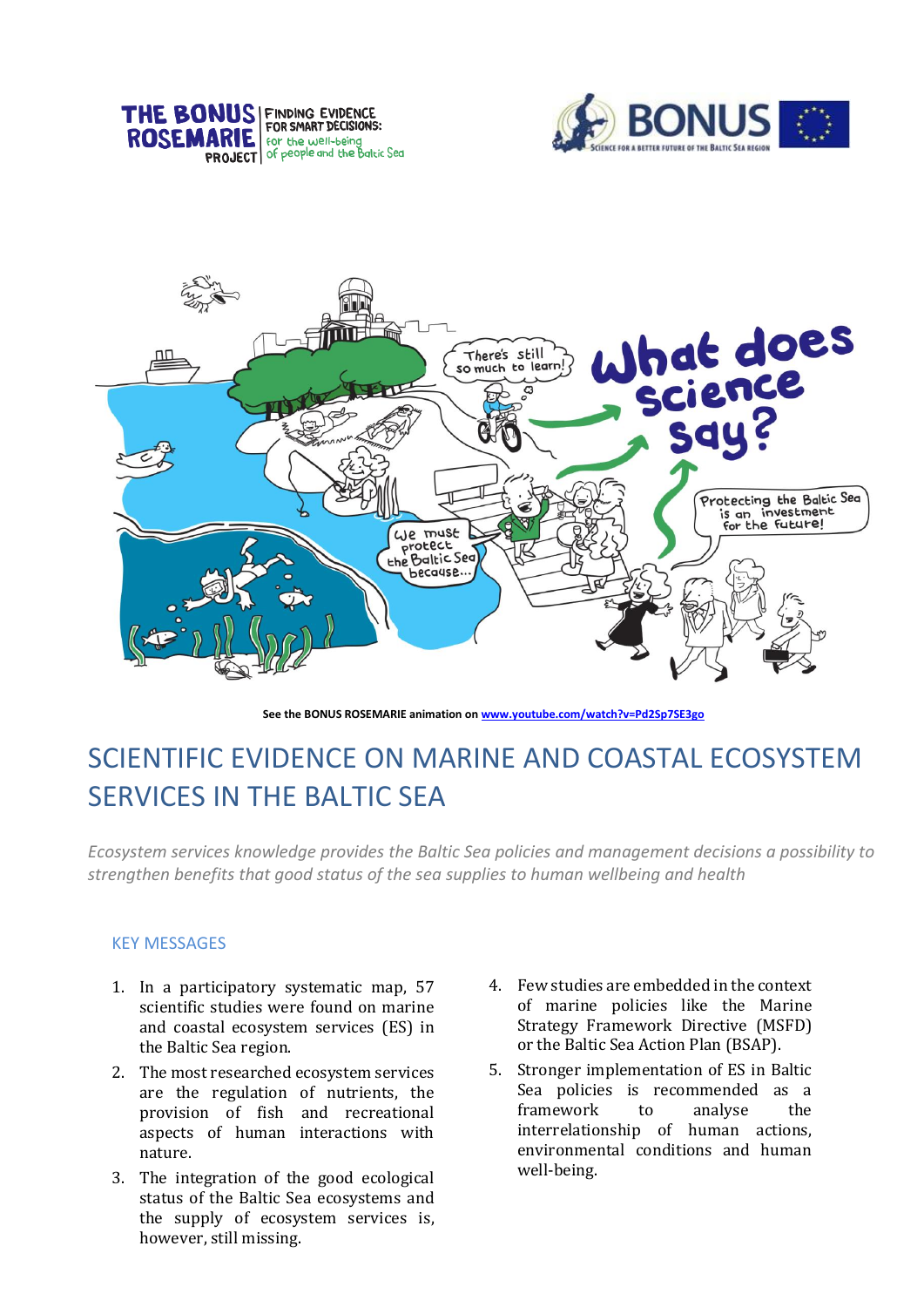

Accessible evidence for policymakers and researchers

*Figure 1: Work flow of the evidence synthesis*

# PARTICPATORY SYSTEMATIC MAPPING OF SCIENTIFIC EVIDENCE

Systematic maps and reviews are methods to synthesize the evidence base on a specific question and to identify research gaps and knowledge clusters for scientists and policy makers alike. Defining the review question in collaboration with knowledge producers and knowledge users can enhance societal relevance of the results. Systematic syntheses are carried out based on predefined standards and aim to be objective, transparent and repeatable (Figure 1).

In this systematic map, 1006 scientific publications were screened and 57 articles about marine and coastal ecosystem services (ES) in the Baltic Sea region were identified (Figure 2).

#### ECOSYSTEM SERVICES IN BALTIC SEA POLICIES

The European Union Marine Strategy Framework Directive (MSFD) incorporates the ES concept to integrate ecological and socio-economic objectives. However, marine policies such as the MSFD and the HELCOM Baltic Sea Action Plan (BSAP) mainly focus on the ecosystem approach and target ecosystem processes and functions with the goal to reach and maintain good environmental status of the marine ecosystems. The ES that these ecosystems provide to human well-being and the influence human actions have, are often not a priority in policy development and application.



*Figure 2: Types of ecosystem services researched and research focus within the 57 synthesized publications*